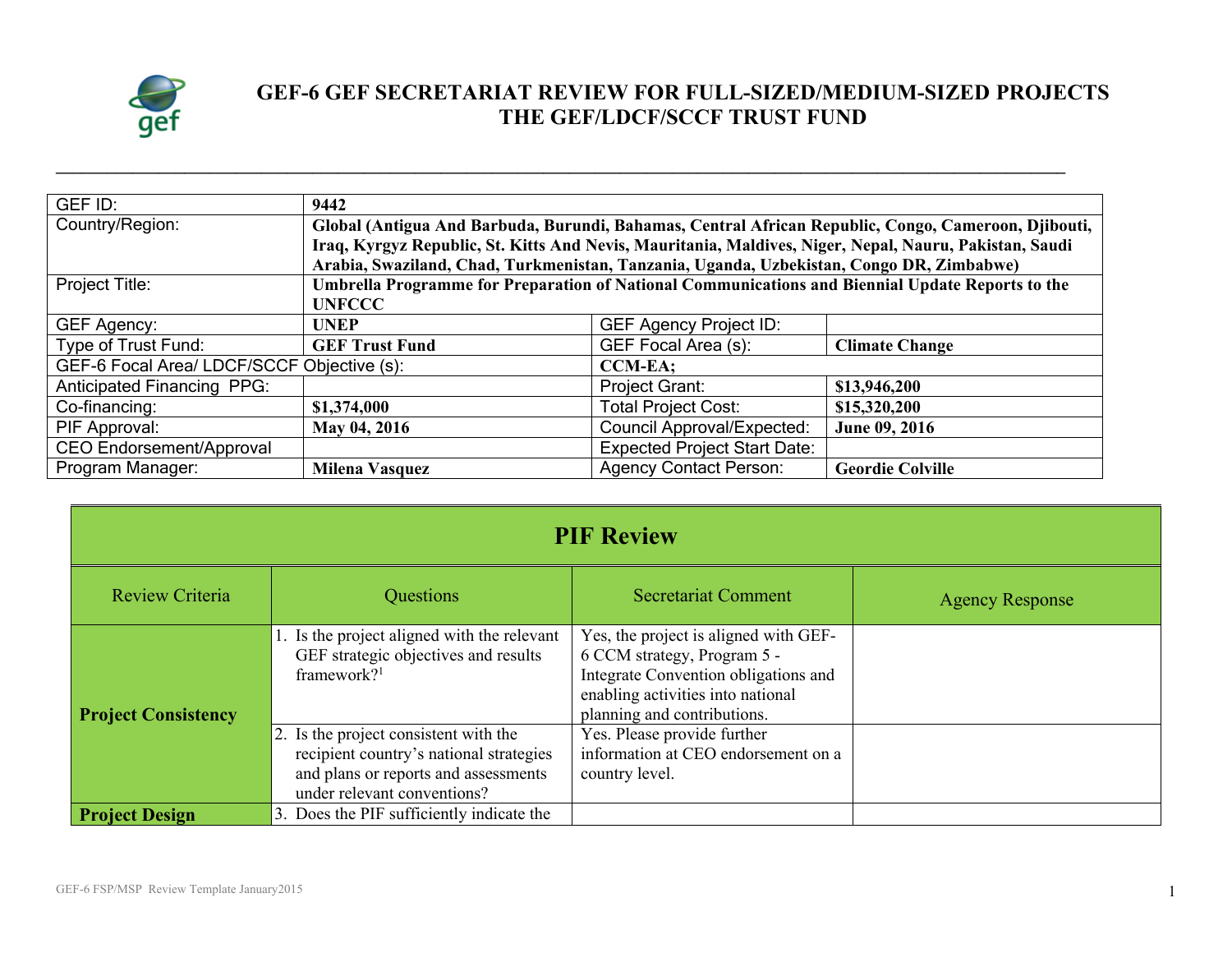| <b>PIF Review</b>      |                                                                                                                                              |                                                                                                                                                                                                                                                   |                        |
|------------------------|----------------------------------------------------------------------------------------------------------------------------------------------|---------------------------------------------------------------------------------------------------------------------------------------------------------------------------------------------------------------------------------------------------|------------------------|
| <b>Review Criteria</b> | Questions                                                                                                                                    | <b>Secretariat Comment</b>                                                                                                                                                                                                                        | <b>Agency Response</b> |
|                        | drivers <sup>2</sup> of global environmental<br>degradation, issues of sustainability,<br>market transformation, scaling, and<br>innovation? |                                                                                                                                                                                                                                                   |                        |
|                        | 4. Is the project designed with sound<br>incremental reasoning?<br>5. Are the components in Table B sound                                    | Yes, the components are sufficiently                                                                                                                                                                                                              |                        |
|                        | and sufficiently clear and appropriate<br>to achieve project objectives and the<br>GEBs?                                                     | clear and appropriate.                                                                                                                                                                                                                            |                        |
|                        | 6. Are socio-economic aspects,<br>including relevant gender elements,<br>indigenous people, and CSOs<br>considered?                          | Yes, gender elements will be included<br>during project preparation following<br>guidance developed by the GSP.<br>Please provide further information on<br>public participation, including CSOs<br>and indigenous peoples at CEO<br>Endorsement. |                        |
|                        | Is the proposed Grant (including the<br>7.<br>Agency fee) within the resources<br>available from (mark all that apply):                      |                                                                                                                                                                                                                                                   |                        |
| <b>Availability of</b> | The STAR allocation?<br>$\bullet$<br>The focal area allocation?                                                                              | <b>NA</b><br>NA                                                                                                                                                                                                                                   |                        |
| <b>Resources</b>       | The LDCF under the principle of<br>equitable access                                                                                          | <b>NA</b>                                                                                                                                                                                                                                         |                        |
|                        | The SCCF (Adaptation or<br>$\bullet$<br>Technology Transfer)?                                                                                | <b>NA</b>                                                                                                                                                                                                                                         |                        |
|                        | Focal area set-aside?                                                                                                                        | Yes, the project is requesting<br>\$10,530,720 from the CCM set aside.                                                                                                                                                                            |                        |

<sup>1</sup> For BD projects: has the project explicitly articulated which Aichi Target(s) the project will help achieve and are SMART indicators identified, that will be used to track the project's contribution toward achieving the Aichi Target(s)?

<sup>2</sup> Need not apply to LDCF/SCCF projects.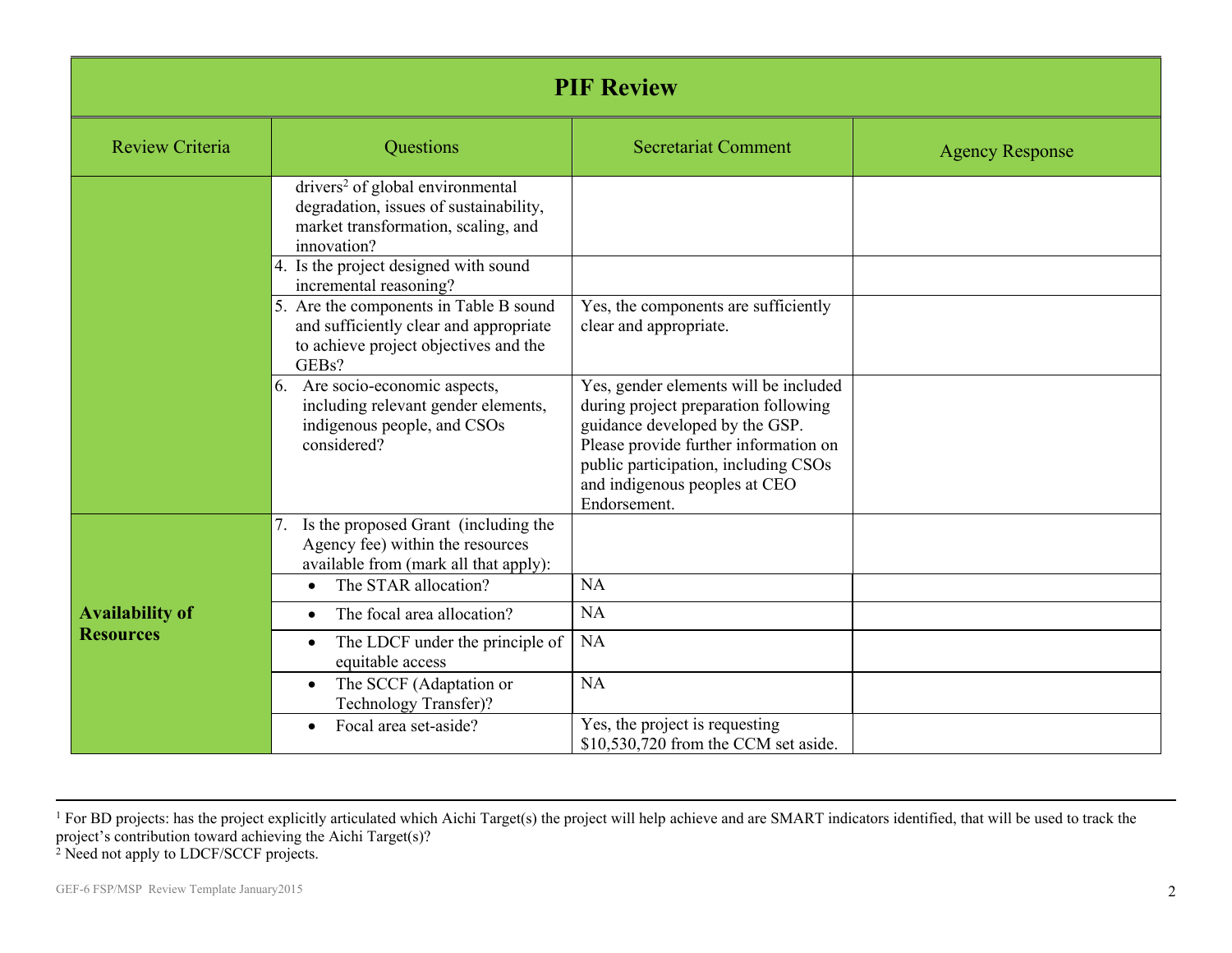| <b>PIF Review</b>      |                                                                                                                  |                              |                        |  |
|------------------------|------------------------------------------------------------------------------------------------------------------|------------------------------|------------------------|--|
| Review Criteria        | Questions                                                                                                        | <b>Secretariat Comment</b>   | <b>Agency Response</b> |  |
| <b>Recommendations</b> | Is the PIF being recommended for<br>8.<br>clearance and PPG (if additional<br>amount beyond the norm) justified? | PM recommends for clearance. |                        |  |
| <b>Review Date</b>     | Review                                                                                                           |                              |                        |  |
|                        | Additional Review (as necessary)                                                                                 |                              |                        |  |
|                        | Additional Review (as necessary)                                                                                 |                              |                        |  |

| <b>CEO</b> endorsement Review                 |                                                                                                      |                                                                                                                                                                                                                                                                                                                                                                                                                                           |                                  |
|-----------------------------------------------|------------------------------------------------------------------------------------------------------|-------------------------------------------------------------------------------------------------------------------------------------------------------------------------------------------------------------------------------------------------------------------------------------------------------------------------------------------------------------------------------------------------------------------------------------------|----------------------------------|
| <b>Review Criteria</b>                        | Questions                                                                                            | Secretariat Comment at CEO<br>Endorsement                                                                                                                                                                                                                                                                                                                                                                                                 | Response to Secretariat comments |
| <b>Project Design and</b><br><b>Financing</b> | 1. If there are any changes from<br>that presented in the PIF, have<br>justifications been provided? | MGV, May 5, 2017: Yes, there are<br>changes from PIF but they are<br>justified.<br>There is a major amendment - the<br>project is requesting additional<br>resources in order to include<br>additional participating countries in<br>the umbrella programme, from 18 to<br>25, increasing the expected outputs to<br>20 BURs and 13 NCs. The CEO<br>Endorsement will thus be circulated<br>to Council.<br>There is also a minor change in |                                  |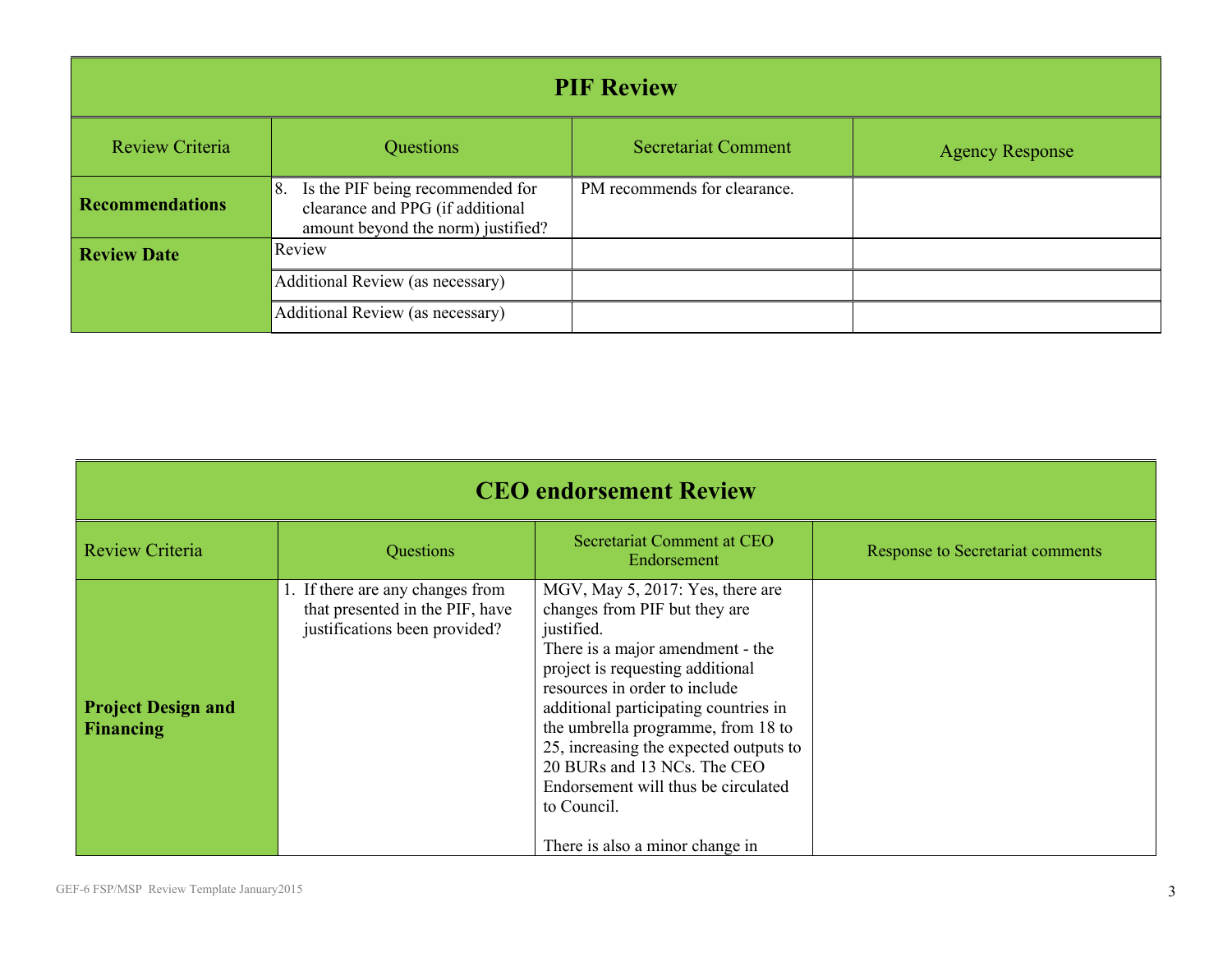| <b>CEO</b> endorsement Review |                                                                                                                                                                                                                              |                                                                                                                                                                                                                                                                         |                                         |
|-------------------------------|------------------------------------------------------------------------------------------------------------------------------------------------------------------------------------------------------------------------------|-------------------------------------------------------------------------------------------------------------------------------------------------------------------------------------------------------------------------------------------------------------------------|-----------------------------------------|
| <b>Review Criteria</b>        | Questions                                                                                                                                                                                                                    | Secretariat Comment at CEO<br>Endorsement                                                                                                                                                                                                                               | <b>Response to Secretariat comments</b> |
|                               |                                                                                                                                                                                                                              | project design. The CEO<br>Endorsement has added a component<br>to support country teams to carry out<br>a self-assessment and stocktaking<br>exercise after completion of NCs and<br>BURs, re-allocating some of the<br>funds from Component 1 for PIP<br>preparation. |                                         |
|                               | 2. Is the project structure/ design<br>appropriate to achieve the<br>expected outcomes and outputs?                                                                                                                          | MGV, May 5, 2017: Yes                                                                                                                                                                                                                                                   |                                         |
|                               | 3. Is the financing adequate and<br>does the project demonstrate a<br>cost-effective approach to meet<br>the project objective?                                                                                              | MGV, May 5, 2017: Yes                                                                                                                                                                                                                                                   |                                         |
|                               | 4. Does the project take into<br>account potential major risks,<br>including the consequences of<br>climate change, and describes<br>sufficient risk response<br>measures? (e.g., measures to<br>enhance climate resilience) | MGV, May 5, 2017: Yes                                                                                                                                                                                                                                                   |                                         |
|                               | 5. Is co-financing confirmed and<br>evidence provided?                                                                                                                                                                       | MGV, May 5, 2017: Co-financing is<br>not required for this type of project,<br>but \$1,374,000 from UNEP and<br>national governments is listed.                                                                                                                         |                                         |
|                               | 6. Are relevant tracking tools<br>completed?                                                                                                                                                                                 | MGV, May 5, 2017: Yes                                                                                                                                                                                                                                                   |                                         |
|                               | 7. Only for Non-Grant Instrument:<br>Has a reflow calendar been<br>presented?                                                                                                                                                |                                                                                                                                                                                                                                                                         |                                         |
|                               | 8. Is the project coordinated with<br>other related initiatives and                                                                                                                                                          | MGV, May 5, 2017: Yes                                                                                                                                                                                                                                                   |                                         |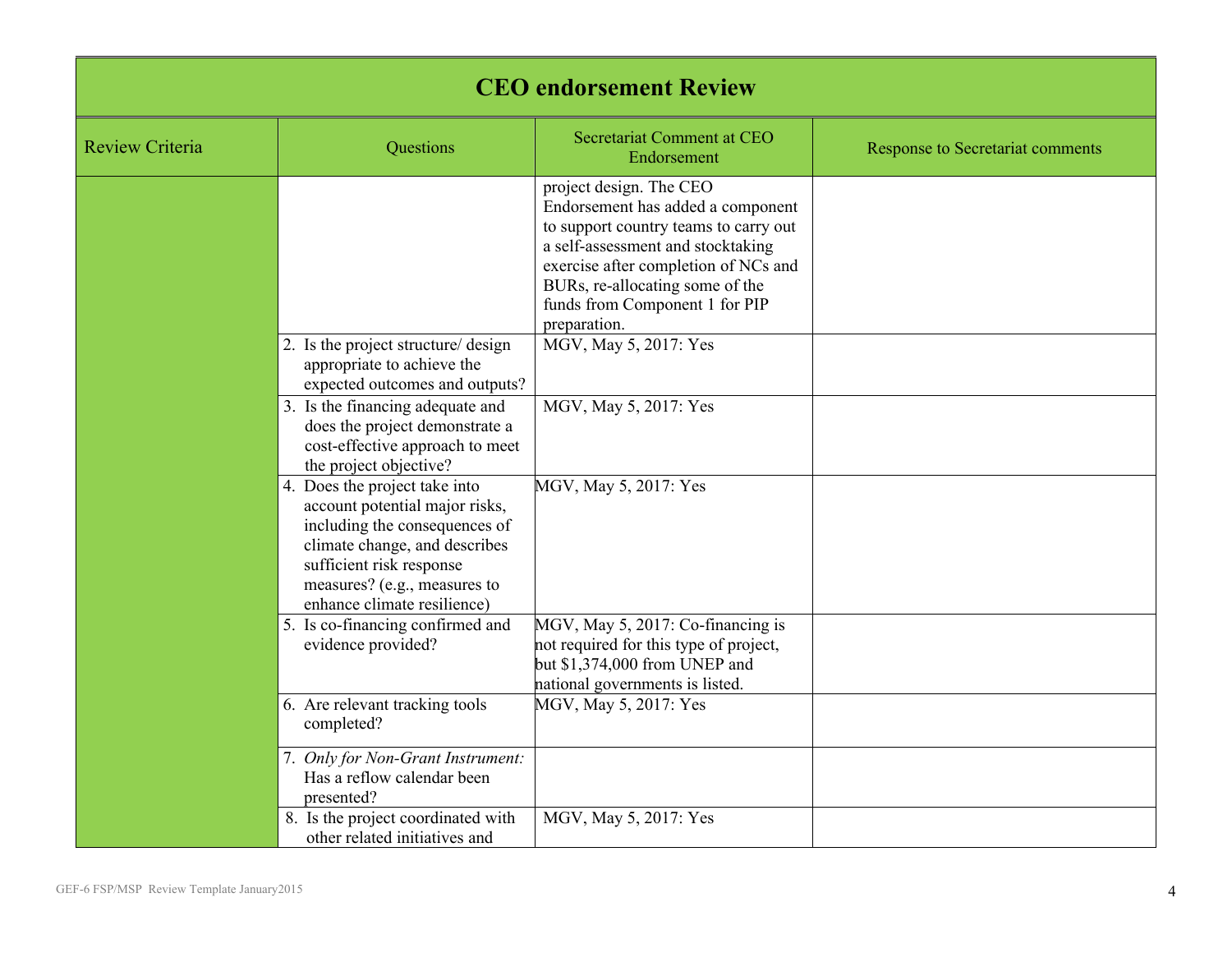| <b>CEO</b> endorsement Review |                                                                                                                                                                                         |                                                                                                                                                                                                                                                                                                                                                                                                                                                                                                                                                                                                                                                     |                                         |
|-------------------------------|-----------------------------------------------------------------------------------------------------------------------------------------------------------------------------------------|-----------------------------------------------------------------------------------------------------------------------------------------------------------------------------------------------------------------------------------------------------------------------------------------------------------------------------------------------------------------------------------------------------------------------------------------------------------------------------------------------------------------------------------------------------------------------------------------------------------------------------------------------------|-----------------------------------------|
| <b>Review Criteria</b>        | Questions                                                                                                                                                                               | Secretariat Comment at CEO<br>Endorsement                                                                                                                                                                                                                                                                                                                                                                                                                                                                                                                                                                                                           | <b>Response to Secretariat comments</b> |
|                               | national/regional plans in the<br>country or in the region?<br>9. Does the project include a<br>budgeted M&E Plan that<br>monitors and measures results<br>with indicators and targets? | MGV, May 5, 2017: Yes                                                                                                                                                                                                                                                                                                                                                                                                                                                                                                                                                                                                                               |                                         |
|                               | 10. Does the project have<br>descriptions of a knowledge<br>management plan?                                                                                                            | MGV, May 5, 2017: Yes                                                                                                                                                                                                                                                                                                                                                                                                                                                                                                                                                                                                                               |                                         |
| <b>Agency Responses</b>       | 11. Has the Agency adequately<br>responded to comments at the<br>PIF <sup>3</sup> stage from:<br><b>GEFSEC</b>                                                                          | We note that the following countries<br>have not submitted yet their<br>respective NCs to the UNFCCC on<br>which this project builds on: Antigua<br>and Barbuda, Democratic Republic of<br>Congo, Guinea Bissau, Madagascar,<br>Maldives, Gambia, Kyrgyzstan,<br>Swaziland, Uzbekistan and<br>Zimbabwe. Please ensure they are<br>submitted before CEO Endorsement.<br>Please note that this project cannot be<br>endorsed unless the respective<br>national communications have been<br>submitted to the UNFCCC and are on<br>the UNFCCC website<br>In addition please provide additional<br>information by CEO Endorsement on<br>a country level: |                                         |

<sup>&</sup>lt;sup>3</sup> If it is a child project under a program, assess if the components of the child project align with the program criteria set for selection of child projects.